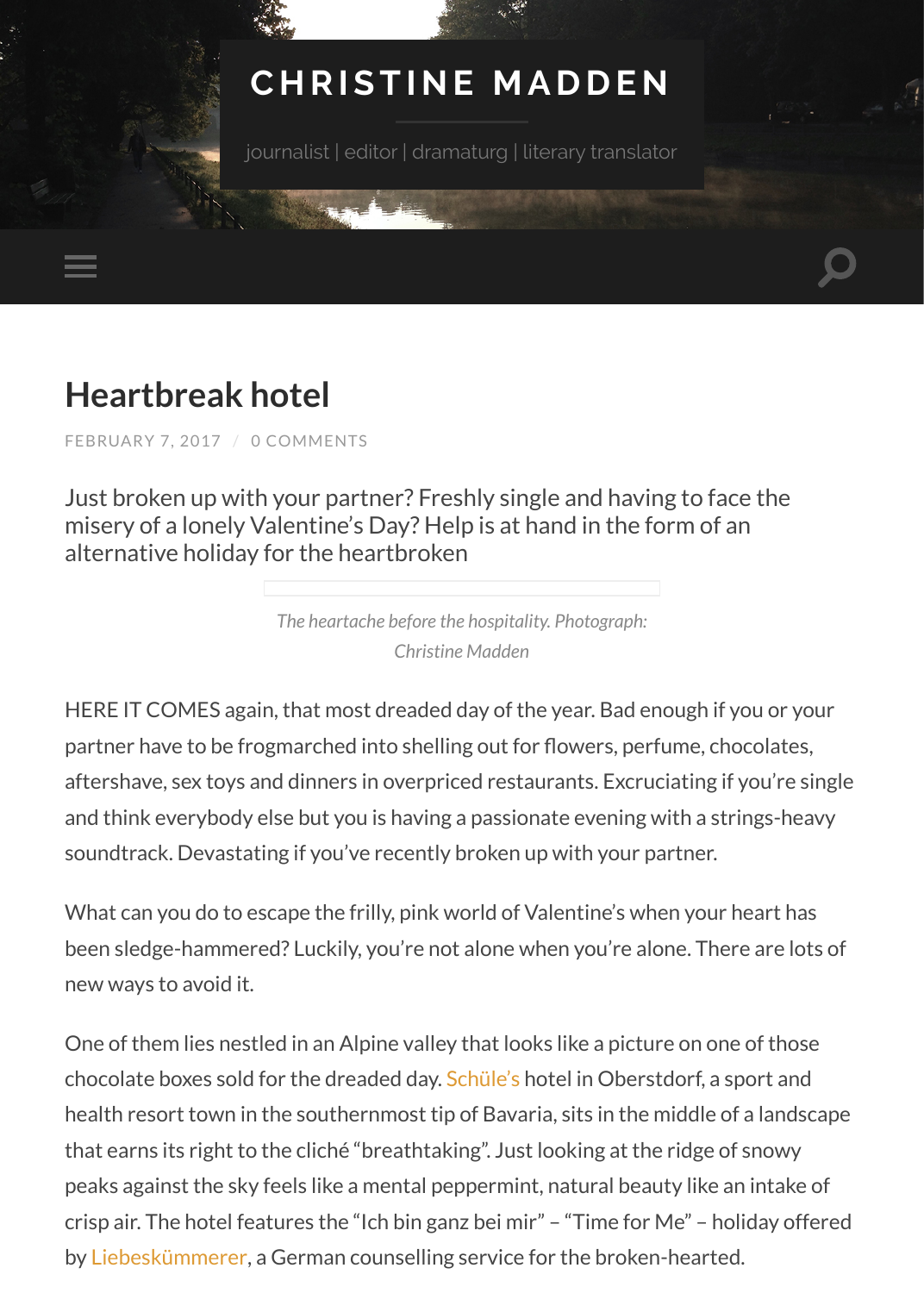The founder of Liebeskümmerer, Elena Sohn, first approached Schüle's about a year and a half ago with the concept. "At first, I had to smile," says Karl-Arnold Schüle, the director of the award-winning, family-owned hotel. But after discussions with the Sohn and the hotel doctor, he realised that it was a service his hotel was ideally suited to provide. What makes it different from just another relaxation holiday or detox? "We tend to each person individually," he says. The programme for each guest is tailor-made to suit their specific wishes and needs. And special touches are added for those still aching after a breakup, such as inspirational messages on cards left for guests on their pillow.

The Time for Me break includes a consultation with the hotel doctor, during which visitors can discuss which treatments would suit them best. These include a range of massages and Kneipp cure therapies, saunas, participation in Schüle's many hiking and indoor and outdoor sporting activities and personal counselling.

From the front, the hotel looks friendly, inviting but not unusual. But the back of the hotel opens out to a valley sweeping towards the towering Alps. This view graces almost every public and treatment space in the hotel – from the tranquil indoor pool to the various spa therapy rooms to the saunas. Schüle's also features a ladies-only sauna – open to men one day a week – and a "room of stillness": Zeitlos (English: "timeless"). Apparently this room is so well insulated, the glass triple-glazed, that you can't even get a mobile signal – so no chance of sending your ex a recriminatory text or scanning Facebook to see what they're up to.

> *Ulrike Fohn, one of the Liebeskümmerer therapists. Photograph: Christine Madden*

"Breaking up is a trauma," says [Ulrike Fohn,](http://www.praxisfuerseeleundco.de/) one of the Liebeskümmerer therapists who works with the "Time for Me" guests. "It comes suddenly, you feel like the earth has collapsed under your feet. You've got to release the shock, the fear."

Fohn is an alternative practitioner and healer of physical and emotional illness who lives and works nearby. Her voice is soothing, her warm smile full of empathy. The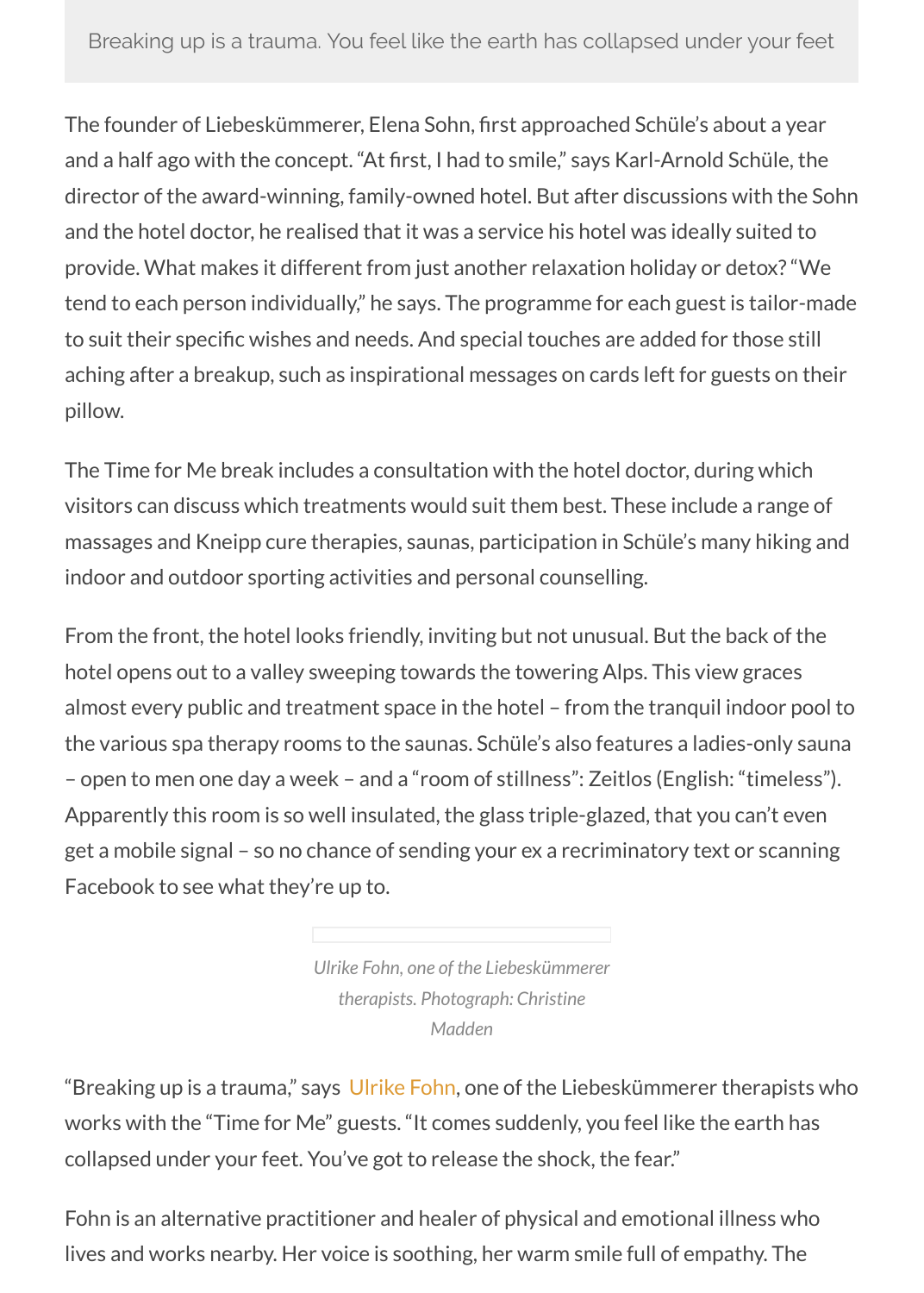window behind her opens out to sunshine glinting off the mountain snow – a panorama radiating majesty and peace.

Hidden in the crisis of heartache, there's an amazing opportunity to discover happiness

Many people traumatised by a breakup had focused their entire life and happiness on their partner. They feel like "the earth has crumbled beneath their feet", says Fohn. "It's like they've outsourced the fulfilment of their most important needs. Then their partner breaks the contract."

Fohn treats her patients in hours-long sessions. "The key is: accept it," she says. Struggling against reality isn't helpful. She'll assist you in recognising the unconscious thought and behaviour patterns that keep pushing you back into toxic situations and pain. Then, she says, "You have to treat yourself with understanding and love." And not be afraid to seek help.

> *Elena Sohn, author and founder of Liebeskümmerer. Photograph: Christine Madden*

Liebeskümmerer was the brain child of former PR consultant Elena Sohn. She launched the service after being left by her then partner in 2008 – "or maybe 2009, I'm really not sure anymore", she says, indicating how far she's come since then. At the time, however, Sohn was paralysed with grief. While visiting friends, she noticed that achieving distance was helpful. Why, she thought, is there a medical therapy for every little ailment but not for heartache? The name is a German play on words: *Liebeskummer* = heartache, *kümmern* = to take care of.

Based in Berlin, Sohn now says, "I would never suffer so much from a breakup again". She has also written two books: *Schluss mit Kummer, Liebes!* (No More Anguish, Dear!), and *Goodby, Herzschmerz* (Goodbye, Heartache). The latter describes her "*Glücksherz*" (happy heart) technique of getting over heartbreak – and never experiencing it so violently again.

But can you mend someone's heart in a mini-break? "We no longer try to cure only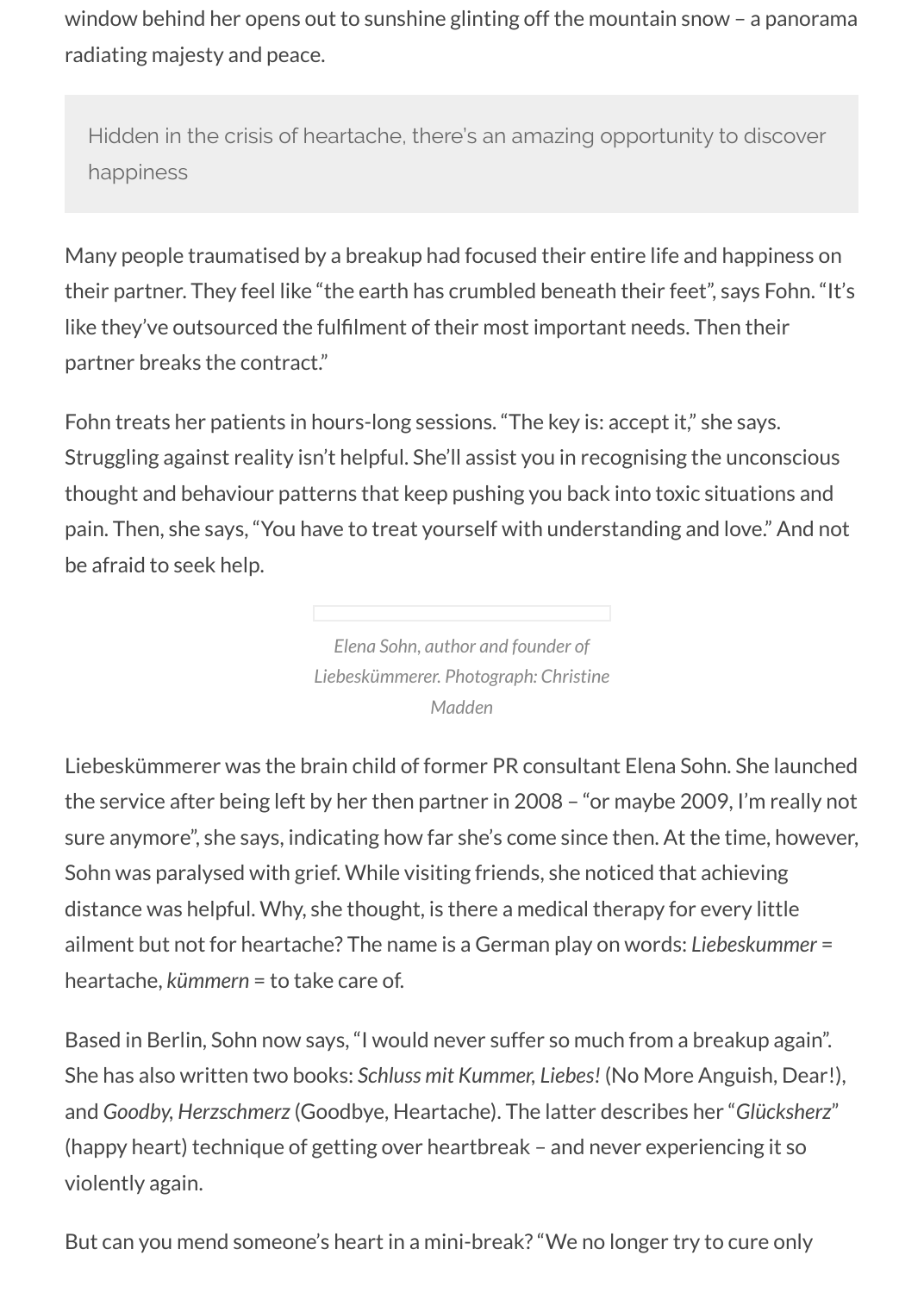acute heartache, but work with you to change your perspective," says Sohn. "I urge people to see that, hidden in their crisis of heartache, there's an amazing opportunity to discover what sources of happiness there still are in their life."

Sites such as Never Liked it Anyway and Exboyfriend Jewelry will help you sell and turn reminders of your ex into cash

The attention you receive is personalised and indulgent. When Petra Stein's (not her real name) six-year relationship came to an end after a devastating breakup last year, she wrote to Sohn. Having arranged her escape, Stein staggered into Schüle's for a four-day visit.

As soon as she arrived, "the Schüle family took me into their care", Stein says. Frau Schüle accompanied her on group hikes in the mountains. She had treatments and massages, revelled in the tranquillity of the hotel and its Alpine location and ate her fill every night at the restaurant. Before she got there, she says, "I hadn't been able to eat for weeks and lost 16 kg".

> *Special tub for a luxury bath at Schüles. Photograph: Christine Madden*

Stein also partly met two other Liebeskümmerer clients who were visiting at the same time. They shared their stories, propped each other up – and continued to stay in touch after they left. Now close friends, they've since been back to Schüle's for a return visit, and spent New Year's – that other notorious holiday for making singles feel ostracised – together in Berlin.

After the huge popularity of the (body) detox, the concept of an emotional detox feels like the next big thing. It could be a way of reaching people who might not normally come for help, surmises [Kate Curtis,](http://goldenspearshealing.com/about-us/) a therapist practising just outside of Dublin, Ireland who has extensive training in various healing practices, such as reflexology, acupuncture, Celtic herbalism and holotropic breathwork. "I think it's very clever, because it's taking away some of the stigma attached from some of the psychology treatments that people might need to go for, that people would resist because of that stigma," she says.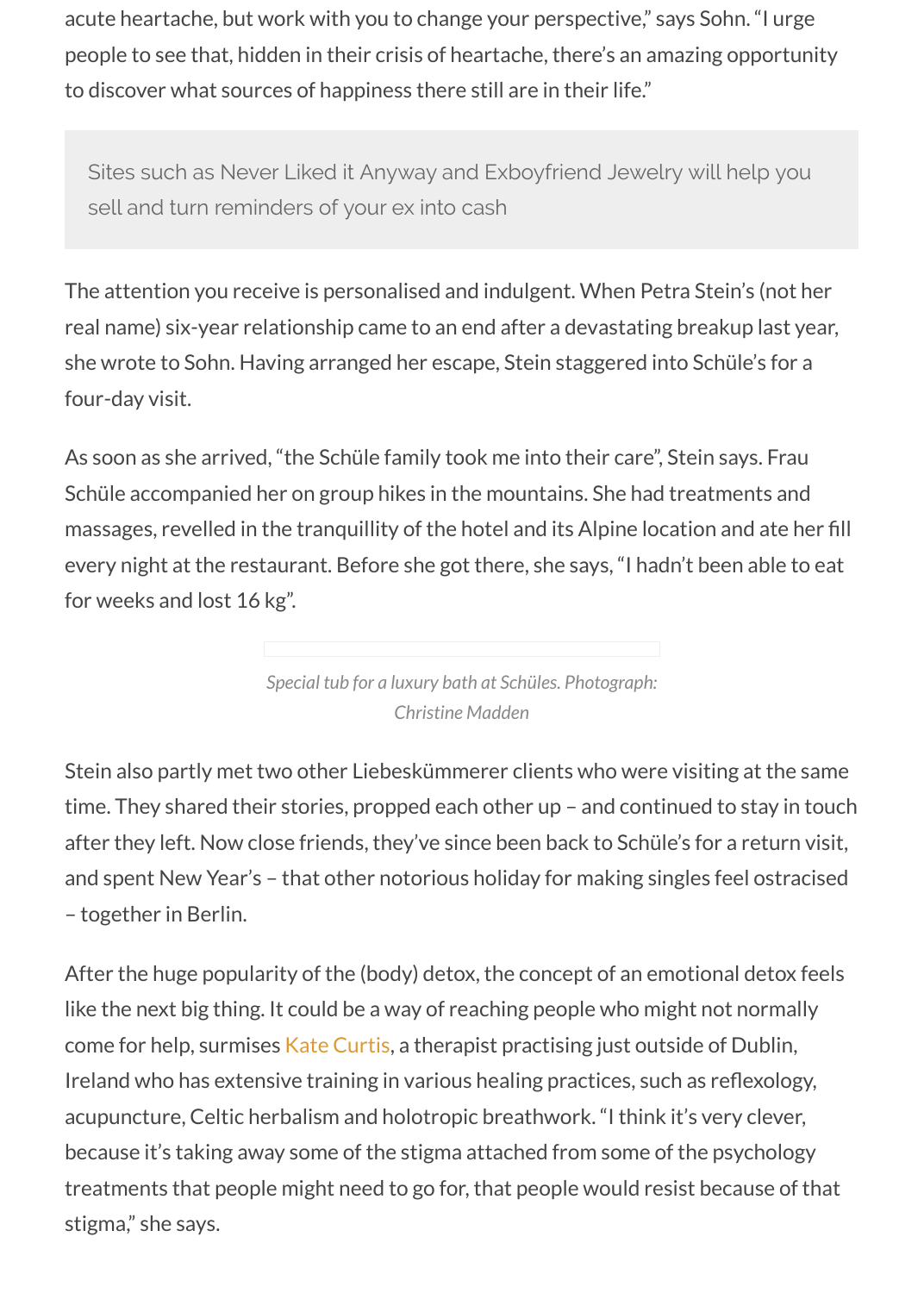"A breakup is a huge shock," says Curtis. "But it can be the catalyst for opening up the gates." She cautions, however, that you should choose a practitioner very carefully, and follow it up. "You need to take care of yourself in the weeks afterward. Once a gate is opened, it's important that it stays opened. It can contract a few days later, and that can be painful."

> *On the way to Schüles, the Alps framing the landscape. Photograph: Christine Madden*

At [Chewton Glen Hotel](http://www.chewtonglen.com/) and Spa in the UK, [Denise Leicester](http://www.ila-spa.com/about-ila/our-founder) – qualified nurse, aromatherapist, yoga teacher and yogic healer – also conducts emotional detox courses. "We are 'feeling beings', yet staying emotionally balanced and learning how to restore 'emotional wellbeing' is not often supported or even acknowledged," says Leicester, who is also the founder and CEO of ila, an organic skincare, spa product and treatment company. "The emotional detox is offered as a gentle way to become more in touch with oneself and to enable toxic emotions to be released, restoring harmony and happiness." The ila retreat at Chewton Glen "can offer space, support and nurturing in a healing environment where emotions can be released and balance restored."

Although cohabitation seems to be reducing the divorce rate somewhat, it still remains high – there were, for example, still an average of 13 divorces an hour in England and Wales in 2012. There aren't any statistics for breakups, but sales of ice cream, chocolates and Adèle albums have certainly not flagged. All fodder for the burgeoning breakup industry and its trailblazing services. The [Breakup Shop,](http://breakupshop.com/) for example, will send a letter, email or text to your soon-to-be ex. In their shop, you can also order your ex a present, such as a Netflix gift card or box of cookies. (Their Poo Smell Card is currently sold out.) Facebook is currently trialling a new [Take a Break](https://www.theguardian.com/technology/2015/nov/20/facebook-stalking-your-ex-online-take-a-break) tool that will help screen you from your ex's feed (and your ex from yours) to help you achieve distance. Sites such as [Never Liked it Anyway](https://www.neverlikeditanyway.com/) and Exboyfriend Jewelry will help you get rid of physical reminders of your ex by helping you sell and turn them into cash. Or you can donate them to the Museum of Broken Relationships (see panel below).

But maybe it's best to start at Schüle's with a caring, indulgent break as an antidote breakup. As you enjoy the five-course dinner with a book, take note of your surroundings: you might see that the couple at the next table hardly exchange a word. Maybe being single isn't such a bad thing after all.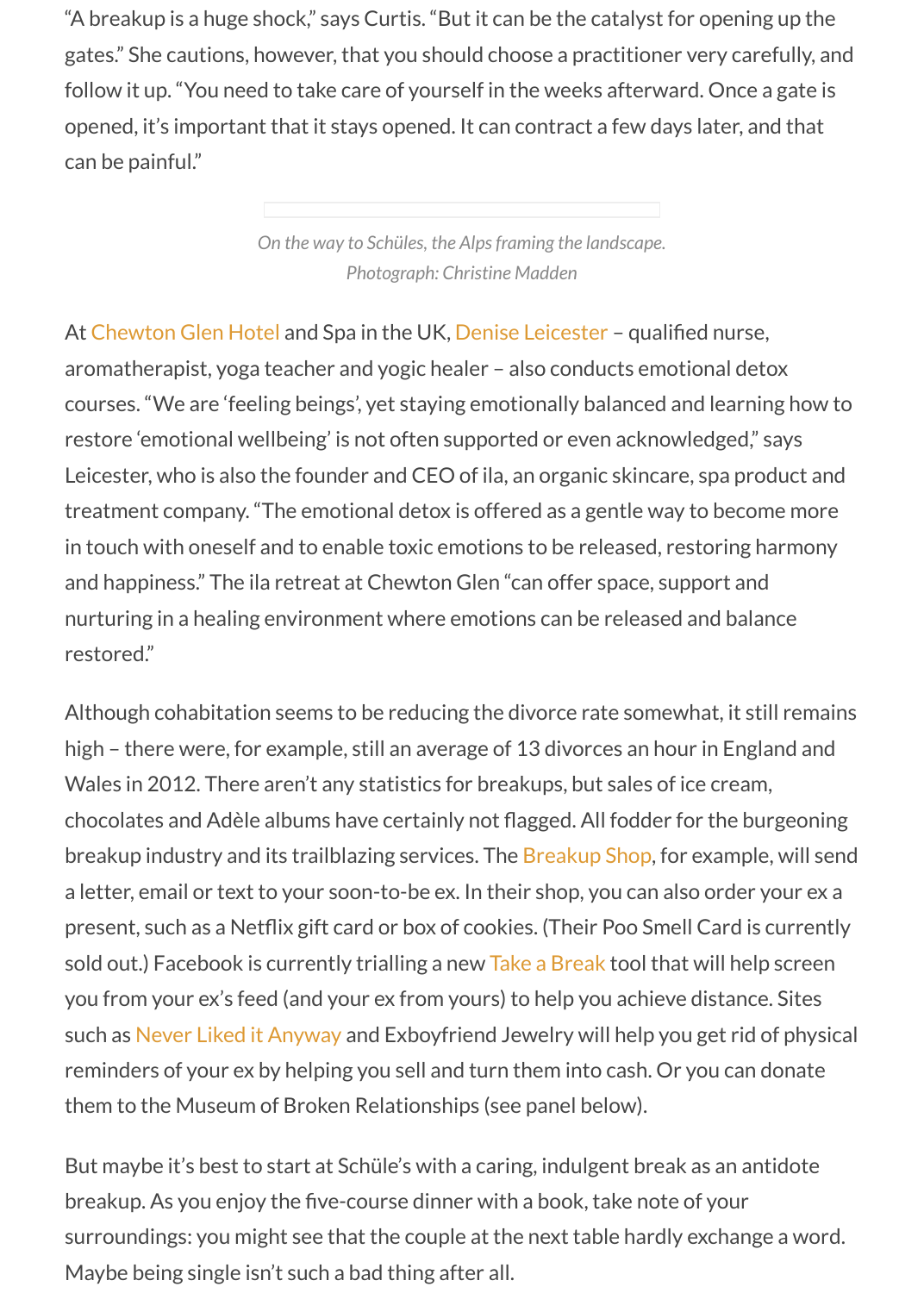### Other destinations for the dumped

Different phases of breaking up call for different antidotes. Feeling hungry? Adventurous? Or gleefully vengeful? Try a break at one of these locations

#### **Museum of Broken Relationships**

When Croatian artists Olinka Vištica and Dražen Grubišić ended their relationship, a joke about what to do with the object left behind turned into a [museum](https://brokenships.com/). Since starting up in 2006, it's gone on tour all over the world. Next tour starts this month [February 2016], or visit the museum in Zagreb.

#### **Tuscookany – cookery holidays in Tuscany**

Now that your ex, who always did the cooking, is gone, it's time to learn how to make fantastic pasta yourself. Where better than in a [cooking course at a villa](http://www.italiancookerycourse.com/) in gorgeous Tuscany. Get occupied, learn something new and bring back a skill to make your friends (maybe even the ex?) jealous.

#### **Anti-Valentine's Party**

[Want to turn sad into mad? Dry your tears and head for the annual Anti-Valentine's](http://www.birdshollywood.com/) Party at Birds Café and Bar in LA. They serve food and special drinks – such as blackheart martinis – and previous parties have featured male and female piñatas to bash and possibly voo-doo dolls. Having fun is the best revenge.

#### **The Chocolate Museum, Cologne**

[Need to indulge? Short of taking a bath in chocolate, you can visit the Chocolate](http://www.chocolatemuseum-cologne.com/) Museum in Cologne, near its famous mediaeval cathedral. Take the tour, overwhelm your senses with the sights and smells, let one chocolate after another melt across your tongue, visit the cathedral and expiate. Then start over.

#### **Exotics Racing / Nürburgring**

To get your heart racing again, why not drive an exotic luxury car around the Nevada desert? At [Exotics Racing](http://www.exoticsracing.com/) in Las Vegas, you can drive a Lamborghini, Ferarri, Porsche and more – or be driven in one. In Europe, the [Nürburgring](http://www.nuerburgring.de/en/home.html) racetrack offers a broad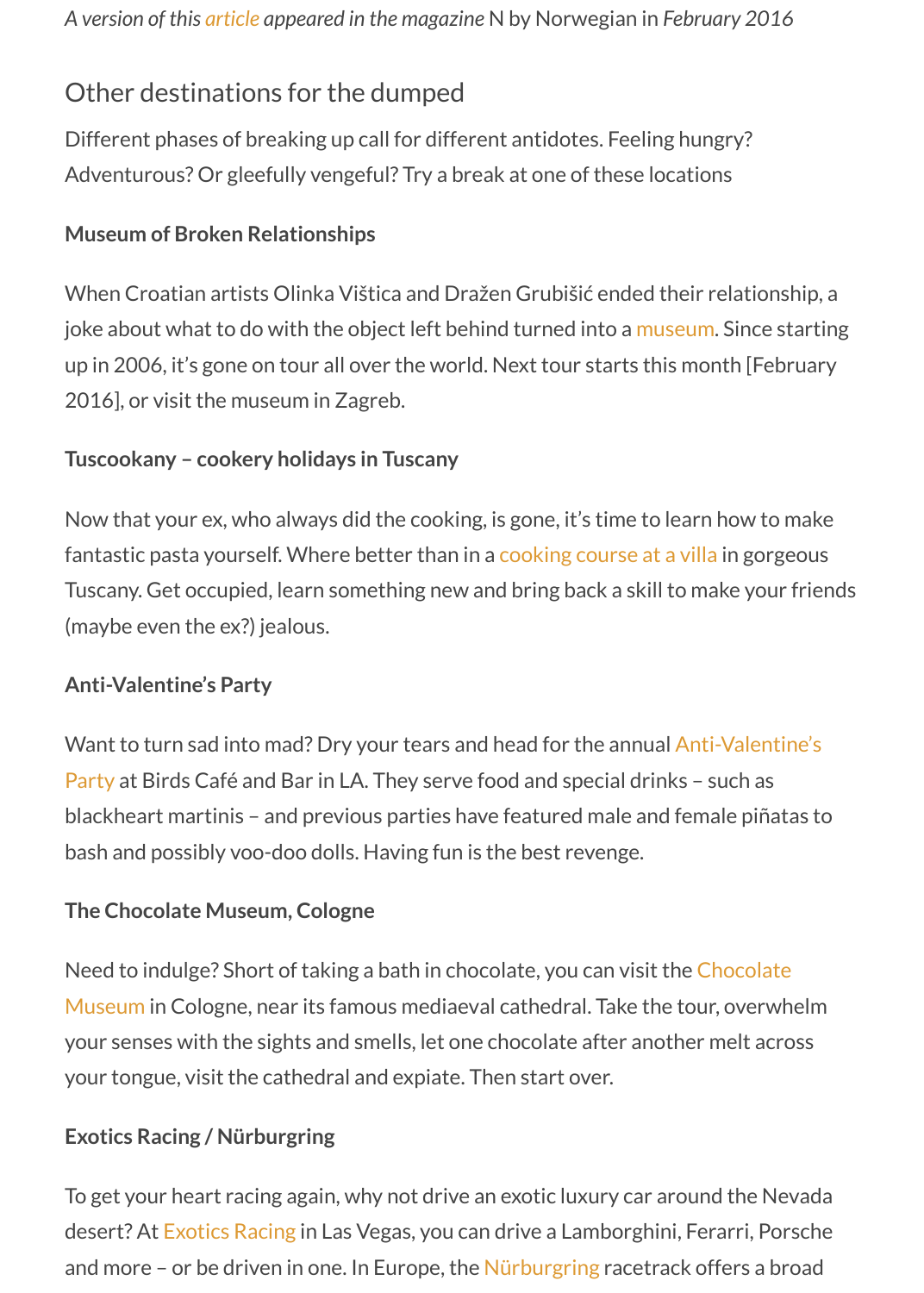palette of motoring experiences, including watching racing or speeding down the track yourself.

#### **Gelato Museum**

All wrapped up in a duvet to eat ice cream by the pint? Soothe your heartache the classy way and visit the [Gelato Museum](http://gelatomuseum.com/en/) just outside Bologna. After learning about the history of ice cream, getting introduced to the art of Italian gelato, sample the artisan product and melt away.

|                                   | Schüles Hotel, Oberstdorf, Germany: a winter paradise.<br>Photograph courtesy Schüles Hotel |
|-----------------------------------|---------------------------------------------------------------------------------------------|
|                                   | Serenity: the care put in by the Liebeskümmerer.<br>Photograph: Christine Madden            |
| $\overline{\phantom{a}}$ Follow   | <b>y</b> Tweet<br>G+<br><b>B</b> Share                                                      |
| <b>Articles</b>                   |                                                                                             |
| <b>PREVIOUS POST</b><br>Ice dream |                                                                                             |
| <b>NEXT POST</b>                  |                                                                                             |

[Memorial for victims of Munich shooting](http://christine-madden.com/memorial-for-victims-of-munich-shooting/)

## <span id="page-6-0"></span>Leave a Reply

Your email address will not be published.